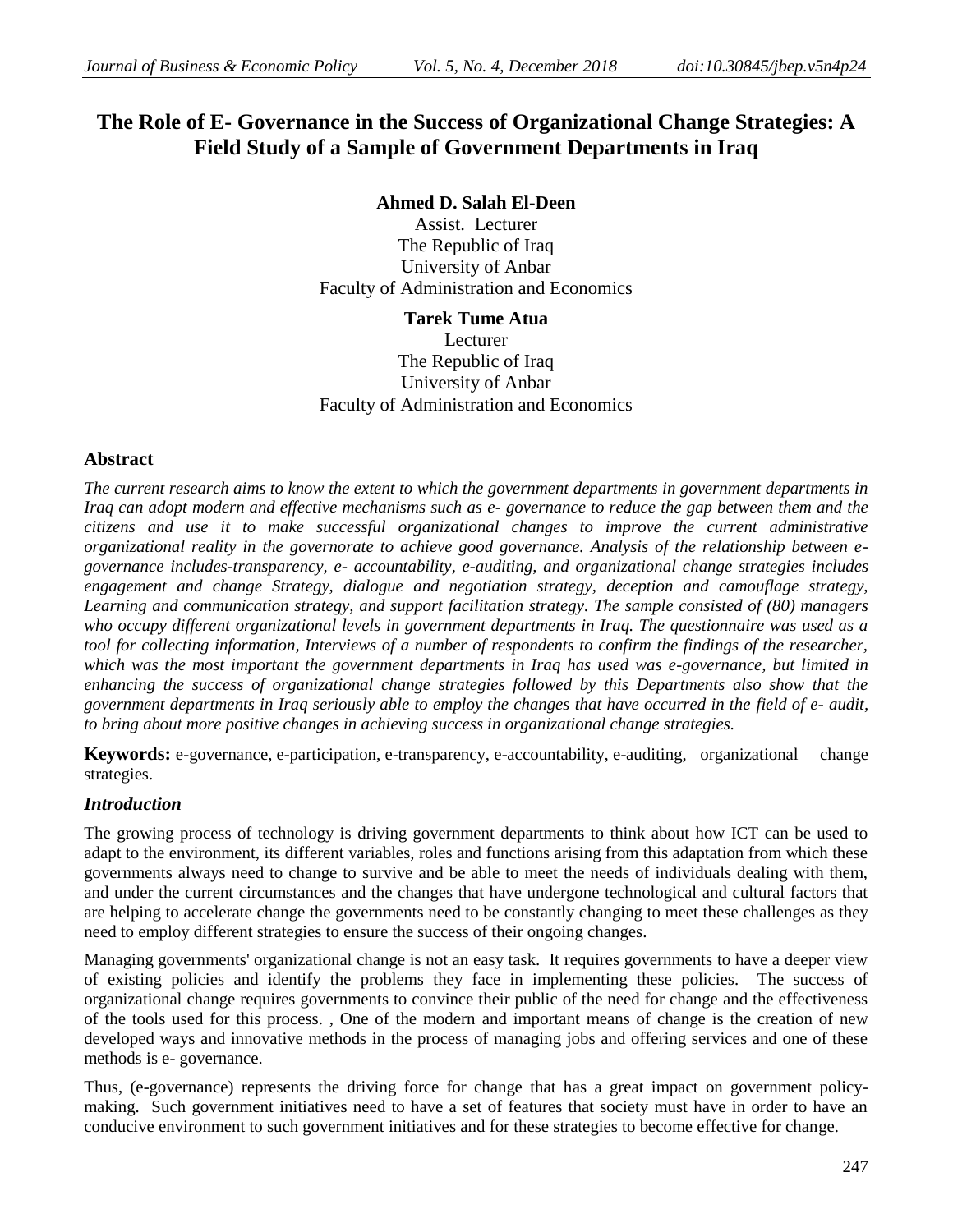The first of these features is the easy access to the Internet and intelligence in the use of options in it, the second access is to information provided by the government and the third is ethics, trust and equity which are the basic values for the control of community activities and finally the continuous quest for growing development in the field of technology to create aspirations of citizens and new expectations to promote and provide high quality services by the government and thus make a qualitative shift by the government in how to deal with citizens and increase confidence among them as well as ensuring accountability and effectiveness and creating interaction between different parties and organizations, in addition, to allow participation in policy-making and decisionmaking. Providing public services is the rationale for the existence of any government seeking to serve its citizens. Therefore this government makes changes in the traditional administrative systems and achieves confidence and seeks the support of its citizens in the context of the effective provision of public services, for this reason many aspects will be addressed in this research. They are:

**The first axis:** The Research Methodology. **The second axis:** Theoretical Framing of Research. **The Third axis:** Description of the Research Variables and Hypothesis Testing. **The Fourth axis:** Conclusions and Recommendations. **The first axis: The Research Methodology First: Research Methodology**

#### **1. Research Problem**

In light of the circumstances experienced by the Iraqi society in general, and the environmental changes that have continuously and increasingly imposed on the society many challenges and on their organizations as well; this forced the governmental departments have to strive to initiate many radical changes in how to face these challenges, because the existing policies and procedures cannot lead to successful technological changes and,to make these changes and striving for their success, there is a need to find a specialized approach to provide services more efficiently and to help in expressing opinions as well as achieving transparency. This is due to the fact that the government's role is to take advantage of unique opportunities to interact with their citizens and employ these opportunities to impose successful changes to meet the increasing challenges.

The government's interaction with its citizens and the provision of services in a traditional way, especially in the light of the technological developments witnessed by societies in many countries, as well as the lack of supplies and expertise in the technological aspect and the existence of a bureaucratic style in the administration that has made the service centers in the province less technologically advanced than in other societies. This led to the increasing challenges faced by the departments in the province and thus created a gap between government departments and citizens. This gap has been expanding day by day and citizens have begun to lose confidence in these departments that led to the government's deficit in establishing good governance and having a difficulty in convincing citizens of the need to make a successful change. Consequently the main question of the study is: **Does the adoption of e-governance in the government departments in Iraq helps to increase the chances of success of organizational change strategies adopted by them?** This question is divided into:

A. How well does ICT contribute to strengthening governance practices in the governorate?

- B. Does the adoption of e-governance by governmental departments in the governorate affect the chances of success of the change strategies adopted by the departments in the governorate?
- C. Does the use of e-governance as an alternative to traditional governance have a clear impact on the way government departments operate and in persuading citizens to change?.

#### *2. Research Importance*

The research seeks to achieve a number of important points, including:

- A. The adoption of e-governance in the government departments in the Office of the province helps them keep side by side of technological developments in the external environment as well as improve internal organizational processes.
- B. The establishment of an administrative and regulatory framework for the successful changes in the way government departments work through the optimal utilization of information technology contributes to helping citizens to access services in the fastest, least cost and transparent way.
- C. The urgent need to develop a modern mechanism taking into account the technological progress in the province that corresponds with the prevailing economic, political and security situation as well as to help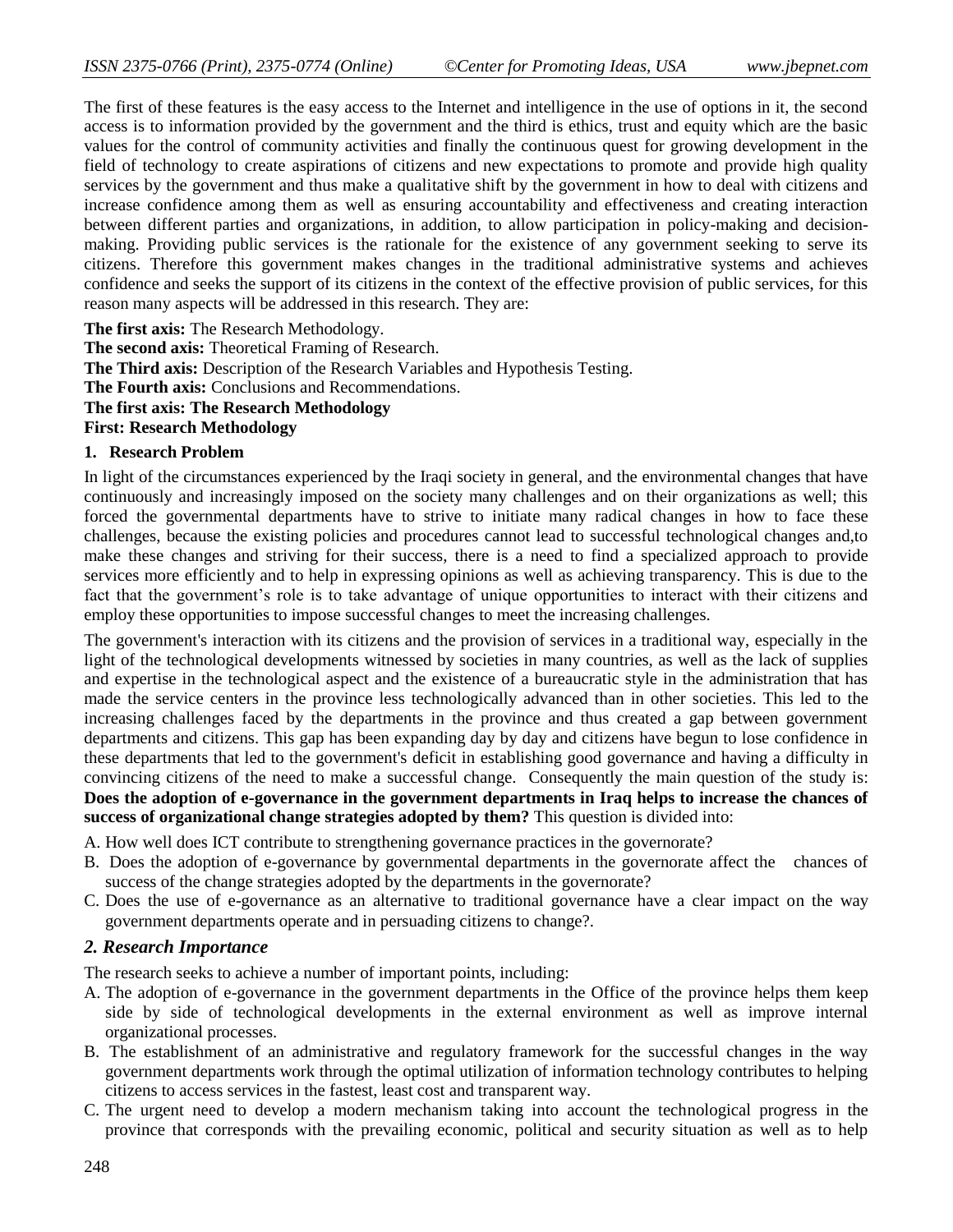making a qualitative leap in the success of the changes sought by government departments in the Office of the province.

D. The need to develop a technological action strategy to deal with potential risks that would confuse the work of local administrations and limit their ability to change.

# *3. Research Objectives*

The current research attempts to determine the extent to which the government departments in Iraq governorate can adopt modern and effective mechanisms such as e- governance to reduce the gap between them and the citizens in order to make successful organizational changes to improve the current organizational reality in the province to reach good governance. The current research also seeks to achieve the following:

- A. Trying to adopt an effective and appropriate mechanism for the success of the organizational change strategies that the government seeks to achieve through e-governance.
- B. Transition from the old mechanisms of governance (traditional governance) to more efficient and effective mechanisms, while optimizing the technological developments through the adoption of e-governance.
- C. Seeking to reduce corruption, increase transparency, and present all information, policies and procedures on official websites and allow citizens to express their views and consider them in the future.
- D. Enhancing political credibility and accountability of the government by allowing citizens to visit the official sites of government departments and to identify the necessary information;
- E. Promoting democratic practices by motivating citizens to participate in policy-making and decision-making as well as consultation on issues of public interest.
- F. Encouraging local administrations to maintain bold and effective steps that will enhance the current reality of the governorate by developing its relationship with citizens and adopting approaches that will contribute to the success of changes and challenges.

# *4. Research Hypotheses*

Research hypotheses are:

- A. **The first main hypothesis:** There is a significant correlation between e- governance and its dimensions and organizational change strategies.
- B. **The second main hypothesis:** There is a significant statistical impact relationship between e-governance dimensions and strategies of organizational change.

# **5.The Descriptive Plan of the Research**



**Figure (1): The Descriptive Plan of the Research**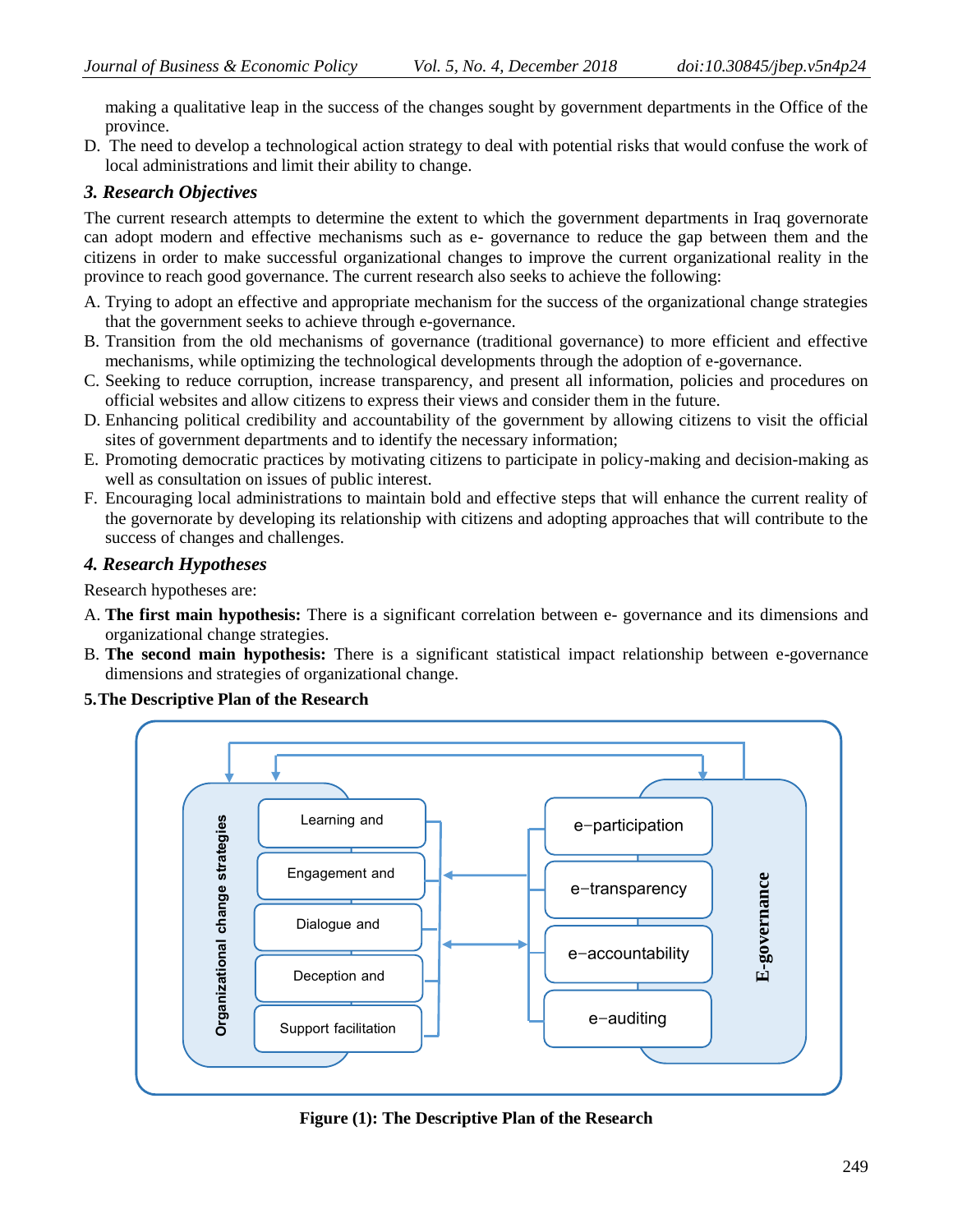# *6. Research Limits*

- A. **Human Boundaries of Research**: Directors who represent the upper class of the government departments in the government departments in Iraq (Director General, Director of Department, and Director of Division) were depended upon for the purpose of this research.
- B. **The spatial boundaries of the research:**Sample of the government departments in Iraq.
- C. **The temporal boundaries of research:** The period of the research was from 15/8/2017 to 24/1/2018.

# *7. Research Tools*

The methods of data collection and statistical methods for analysis are:

- A. **Tools of the theoretical framework**: was based on the contributions of writers and researchers, which the researcher collected from the sources of scientific references of books, magazines, illustrations, and research.
- B. **Tools of Field Framework**: The researcher used a number of tools and methods to collect data, namely:
- a) **Field visits:** The researcher made several visits to the research community and conducted a number of meetings and dialogues with some managers to take their views and get some preliminary data on the subject.
- b) **The questionnaire:**the main and reliable tool in this research for data collection which was designed to cover all the variables of the research model. The Likert scale was adopted; it has a value of between (5), was completely agreed, and grade (1) is not fully agreed.

# *8. Standards used in Research*

- A. **e-governance standard**: e-governance (e-accountability, e-auditing, e-transparency, e-participation) and egovernancein which (Oktem, et al., 2014, and Thatcher, 2016) standards were adopted. There were also some adjustments were made to the scale and presented it to specialized arbitrators in this field.
- B. **Organizational Change Strategies Scale**: it was based on the (Matejk& Julian 2010) scale, which dealt with (Education and communication strategy, Participation in change strategy, Support and facilitation strategy, Dialogue and negotiation strategy, and deception and camouflage strategy).

### **8. Statistical methods used in Research:**

In order to analyze the data of the research variables and test hypotheses, a series of statistical methods were used by applying the statistical program (SPSS). The mathematical mean, the standard deviation and the variation coefficient were calculated for each paragraph to determine the degree of approval by the sample members of the research variables and their dimensions. The simple linearity of the dimensions of the search variables and the validity of its hypotheses were also used.

#### **The Second axis: Theoretical framing of research.**

#### **First: e-governance**

#### **1.The concept of e-governance**

E-governance, a unique dimension and effective tool of public administration, gained considerable momentum in the early 1990s. It is often used to describe the networking model and decentralize government and citizens. It is also a tool for enabling governance experts to use ICTs to make governance effective for citizens in terms of efficiency, transparency and cost efficiency (Calista &Melitski, 2005: 33). Table 1 illustrates this concept:

| No. | Source                                    | <b>The Concept</b>                                                                                                                                                                                                                                                                                                                                                                       |
|-----|-------------------------------------------|------------------------------------------------------------------------------------------------------------------------------------------------------------------------------------------------------------------------------------------------------------------------------------------------------------------------------------------------------------------------------------------|
|     | $(\text{Singh} \& \text{Sharma}, 2009:2)$ | Use the public sector for ICT to improve information and service delivery, encourage<br>citizen participation in the decision-making process and make the government more<br>accountable, transparent and effective.                                                                                                                                                                     |
|     | (Sapru&Sapru, 2014:313-314)               | The process of enabling governance experts to use ICT to make governance more<br>effective for citizens in terms of efficiency, transparency and cost-effectiveness.                                                                                                                                                                                                                     |
|     | $(A$ bdul Salam, 2013:9)                  | The application of ICTs to government processes to achieve simplicity, ethics,<br>accountability, responsiveness and transparency in government administrative work.                                                                                                                                                                                                                     |
|     | (Rahman & Rajon, 2012:21)                 | The process of applying modern e-means to improve interactions between government and<br>citizens on the one hand, government and business on the other, as well as the use of e-<br>means in the internal government processes to simplify and improve the democratic<br>process of the government and the commercial aspects of the government to improve<br>administrative efficiency |
|     | $(Oktm\&\text{Demirhan}, 2014:1927)$      | Use of ICT to Achieve Governance-Related Goals Governance in terms of its components<br>can be interpreted as participation, transparency, accountability, and the provision of<br>effective information, services and communication among individuals                                                                                                                                   |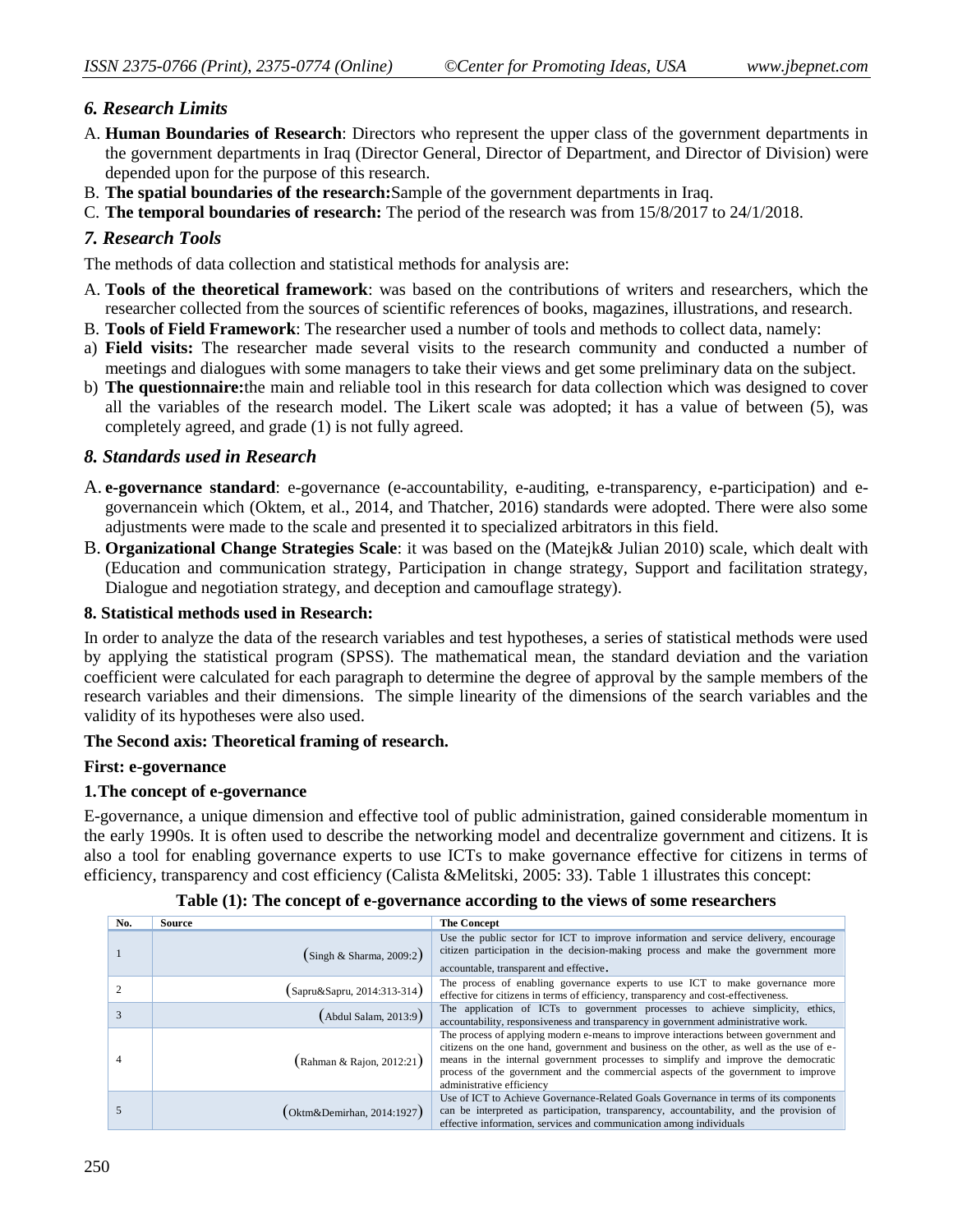# **2. The Importance of e-governance**

e-governance seeks to provide e-services and provide e-information to citizens and companies as well as providing facilities for commercial transactions and improving the efficiency, effectiveness and transparency of interactions within and between departments of the government (Singh & Sharma, 2009: 3). noted (Onyancha, 2009 :2) that e-governance is important for both citizen and governments by improving the internal regulatory processes of governments, providing better information and more effective services, increasing transparency of government action, reducing corruption, enhancing political credibility and accountability, and enhancing democracy through public participation and consultation. (Zwahr, et al., 2004: 33) believe that the importance of e-governance is gaining momentum through the introduction of ICTs by providing information on the services provided by the government to citizens, as well as providing the opportunity to audit this information in a more transparent and accountable manner.

# **3. e-governance, e-government and e-democracy**

e-governance includes the use of information and communication technology to support government operations, engage citizens and provide e-services to them (Abdul Salam, 2013: 9). (Savic, 2006: 25) believes that the concept of e-governance is broader than the concept of e-government because it can change the way citizens are connected to governments. E-governance can also create new concepts of citizenship both in terms of citizens' needs and responsibilities. He added that the e-government is concerned with the provision of e-services and the digitization of operations, while e-governance is related to the management of democratic activity and ensuring fairness and transparency in decision-making. E-democracy is the use of information and communication technology to support democratic decision-making, but this concept has been strongly opposed because it does not support the traditional concept of democracy and has become a threat to democracy in the introduction of new information technology. Many researchers believe that e-democracy is the use of ICT to engage citizens and support Democratic decision-making processes and the promotion of traditional democracy (Macintosh, 2004: 1).

# **4. Components of e-governance**

e-governance consists of accountability, transparency, participation, rule and law, effectiveness, responsiveness, consensus, and efficiency to connect citizens to their government and build interaction with the society in which the government operates (Abdul Salam, 2013:10). And there is a set of components that govern the work of egovernance, which are all in the field of providing service to citizens as the introduction of modern technologies on the concept of governance led to the development of the process of providing services to citizens(Naz, 2009: 191). These components are: citizen's service- providing, citizen's participation, efficiency, increasing complexity, integration. Thus, the views of the writers and researchers were differed in determining the components of egovernance. Table (2) illustrates the viewpoint of the writers and researchers in the components ofe-governance: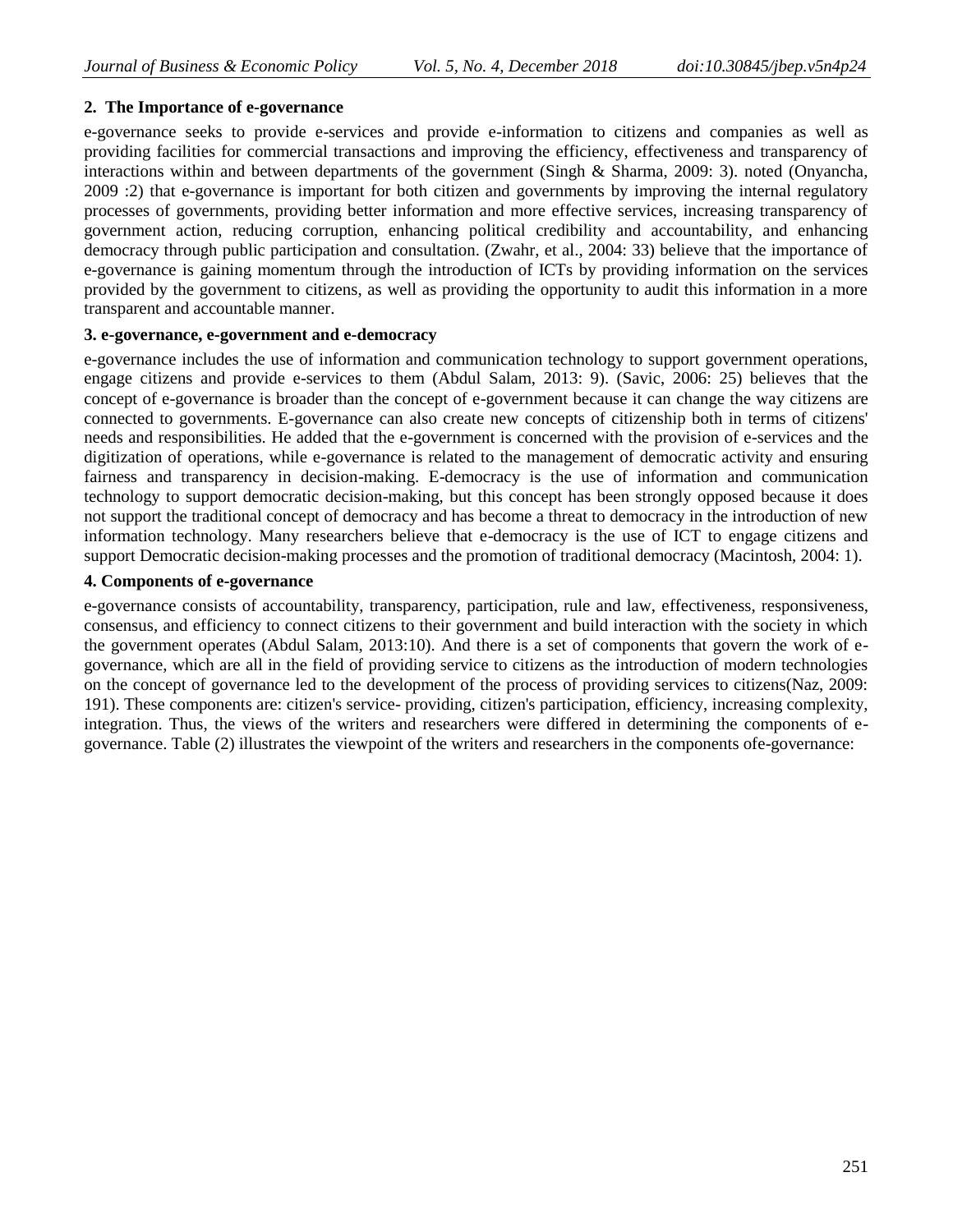| <b>Researchers</b>      | Human Conduct | openness       | e-integrity    | e-interaction | e-auditing | e-accountability | e-transparency | e-participation |
|-------------------------|---------------|----------------|----------------|---------------|------------|------------------|----------------|-----------------|
| (Bovaird, 2003)         | $\checkmark$  | $\checkmark$   | $\checkmark$   |               |            |                  |                |                 |
| Savic, 2006             |               | ✓              | ✓              | $\checkmark$  |            | $\checkmark$     |                |                 |
| (Ongancha, 2007)        |               |                | $\checkmark$   |               |            | $\checkmark$     |                | $\checkmark$    |
| (Abrahams & Reid, 2008) |               | $\checkmark$   |                |               | ✓          |                  | $\checkmark$   |                 |
| (Singh & Sharma, 2009)  |               |                |                |               | ✓          | $\checkmark$     | $\checkmark$   |                 |
| (Makarava, 2011)        | $\checkmark$  |                |                |               | ✓          | $\checkmark$     | ✓              |                 |
| (Sapru & Sapru, 2014)   |               |                |                | $\checkmark$  | ✓          | $\checkmark$     |                | ✓               |
| (Ojo, 2014)             | $\checkmark$  |                |                |               | ✓          | $\checkmark$     |                | ✓               |
| (Oktm & Demirhan, 2014) |               |                |                | $\checkmark$  |            | $\checkmark$     | $\checkmark$   |                 |
| (Thatcher, 2016)        |               | $\checkmark$   | $\checkmark$   |               | ✓          | $\checkmark$     | $\checkmark$   | ✓               |
| Total                   | 3             | $\overline{4}$ | $\overline{4}$ | 3             | 5          | 8                | 5              | 7               |
| Percentage              | %30           | %40            | %40            | %30           | %60        | %80              | %50            | %70             |

**Table (2): The components of e-governance according to the views of some researchers**

According to (Oktem & Demirhan, 2014: 1929) ;(Rahman & Rajon,2005:122); (Thatcher, 2016: 37);(Gerardo et al., 2007: 17); (Sapru & Sapru, 2014: 322); and (Millard, 2008: 21) the components agreed upon in the current survey will be clarified as key components of e-governance (e-participation, e-accountability, e-transparency, eauditing) they are in the following:

- A. **e-Participation:** Technological innovations provide new opportunities to achieve the objectives of egovernance as the concept of e-governance is based on the effective participation of citizens and increased knowledge to get it easier and faster, and the role of government in this area is to provide opportunities that pave the way for easier access of citizens to information and services to provide views and proposals.
- B. **e-transparency:** Information and communications technologies are the most effective and powerful management to enhance transparency and connect citizens, organizations and groups with the government. Technology provides opportunities for citizens to search for information and communicate with other citizens. ICT also imposes pressures on government and organizations to be more open to everyone.
- C. **e-accountability:** ICT is an effective and efficient tool to help citizens take an important and effective role in the accountability process. Information and communication technology (ICT) requires the government to present information about its periodic operations, allowing citizens to compare this information and ensure its accuracy.
- D. **e-auditing:** Despite the importance of participation of citizens in the audit process, there is a barrier to citizens that reduces the effectiveness of citizens in the participation (time, effort and cost), but the provision of ICT in the field of governance leads to new effective and innovative ways to investigate the operations carried out by the government and provide all the information of the government to citizens with the least effort, the fastest time and the lowest costs, and therefore the government is working to provide reports through the means of communication and on the Internet, which makes it easier for citizens to access this information and periodically check it .

#### **Second: Organizational change strategies**

#### **1. The concept of organizational change**

Change is an unavoidable factor for every organization and every individual working in it because of the urgent need to adapt to dynamic environment variables. Therefore, change means moving from one situation to another due to a variety of different circumstances.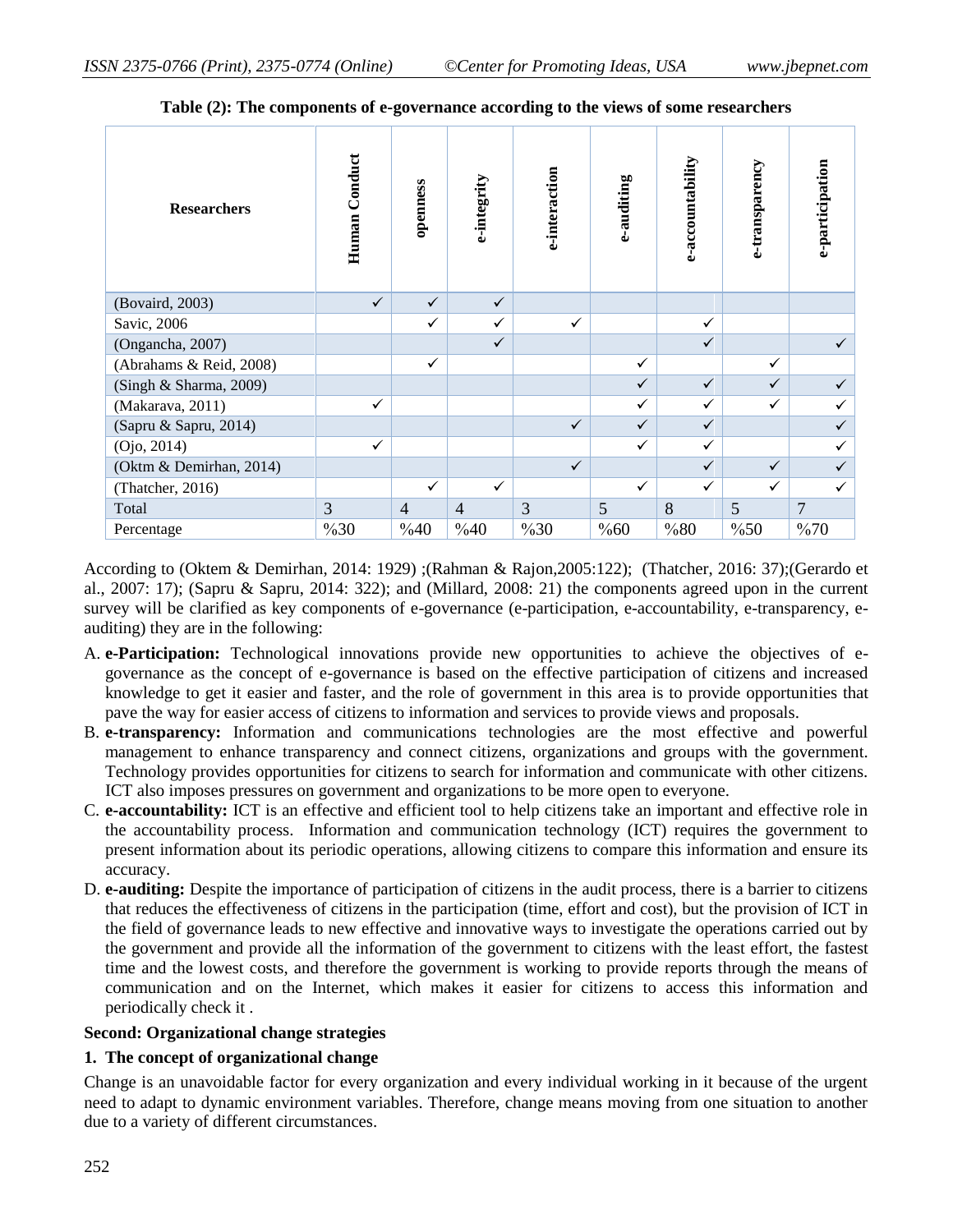This change itself is the adaptation and changing the status of the organization in terms of its social and economic factors and the transition to a new environment in order to be able to function more effectively, and as a result,the organizational change can be the result of a large number of factors and conditions that are associated with both the internal and external environment of the organization (Stavros et al., 2016: 310). This first concept is taken according to Table (3):

| No. | <b>Source</b>                | <b>The Concept</b>                                                                                                                                                                                                                                                                                                                             |
|-----|------------------------------|------------------------------------------------------------------------------------------------------------------------------------------------------------------------------------------------------------------------------------------------------------------------------------------------------------------------------------------------|
|     | (Naveed et al, 2016:16)      | The urgent need to move towards a better situation to<br>avoid threats and seize opportunities. Organizational<br>change is also a means of moving workers and their<br>behavior to a new position that will help them to carry<br>out their tasks more effectively and efficiently as well as<br>to overcome their fears against that change. |
|     | $(Wanza\&Nkurarn, 2016:191)$ | The management style is designed to encourage<br>organizations and individuals to deal effectively with the<br>changes that occur at work.                                                                                                                                                                                                     |
| 3   | (Khatoon& Farooq, 2016:2)    | A very complex and important process that requires the<br>participation of senior leaders and managers of the<br>Organization in order to develop organizational<br>capacities and to make multiple commitments.                                                                                                                               |

|  | Table (3): The concept of organizational change according to the views of some researchers |  |  |  |  |  |  |
|--|--------------------------------------------------------------------------------------------|--|--|--|--|--|--|
|--|--------------------------------------------------------------------------------------------|--|--|--|--|--|--|

# **2.Types of organizational change**

The researchers differed in identifying the different types of change (Nardin& Canyon, 2014: 136) noted that change includes four types in most organizations: change at organizational level, change at strategy level, change in technology level, and change in staff level. (Rosen, 2014: 10) added that there are different types of organizational change and all require different types of management to make such changes. And (Burnes, 2005: 323) noted that there are two basic types of change. Change is a continuum of interactions related to specific and deliberate steps by the administration. Therefore, change is according to a specific scale. This change is either constant or radical. (Al Shebli, 2016: 42-46) argues that organizational change has several types: planned change, emergent change, incremental change, incremental change, transformational change, radical change.

#### *3. Organizational change strategies*

The administrative literature differed in stating the approaches and strategies through which strategic change is achieved in organizations. (Al-Douri, 2003:409) defined two strategies for change: the strategy of depth of change and the strategy of the size of change, while (Hill & Jones, 2001: 484) defined three strategies for organizational change: developing of Administrative operations strategy, re-engineering business operations strategy and creativity in business strategy. (Certo, et al., 1995: 114) had also identified four strategies for change: a strategy for radical change, a strategy of limited change, a routine change strategy, and a strategy for re- Organizational orientation, while both(Kanter, et al., 1992: 339); (Matejk& Julian, 2010: 43) identified five effective strategies as fundamental strategies for organizational change that will be relied upon in the context of the current research as dimensions that are compatible with current research variables and the current research environment which are: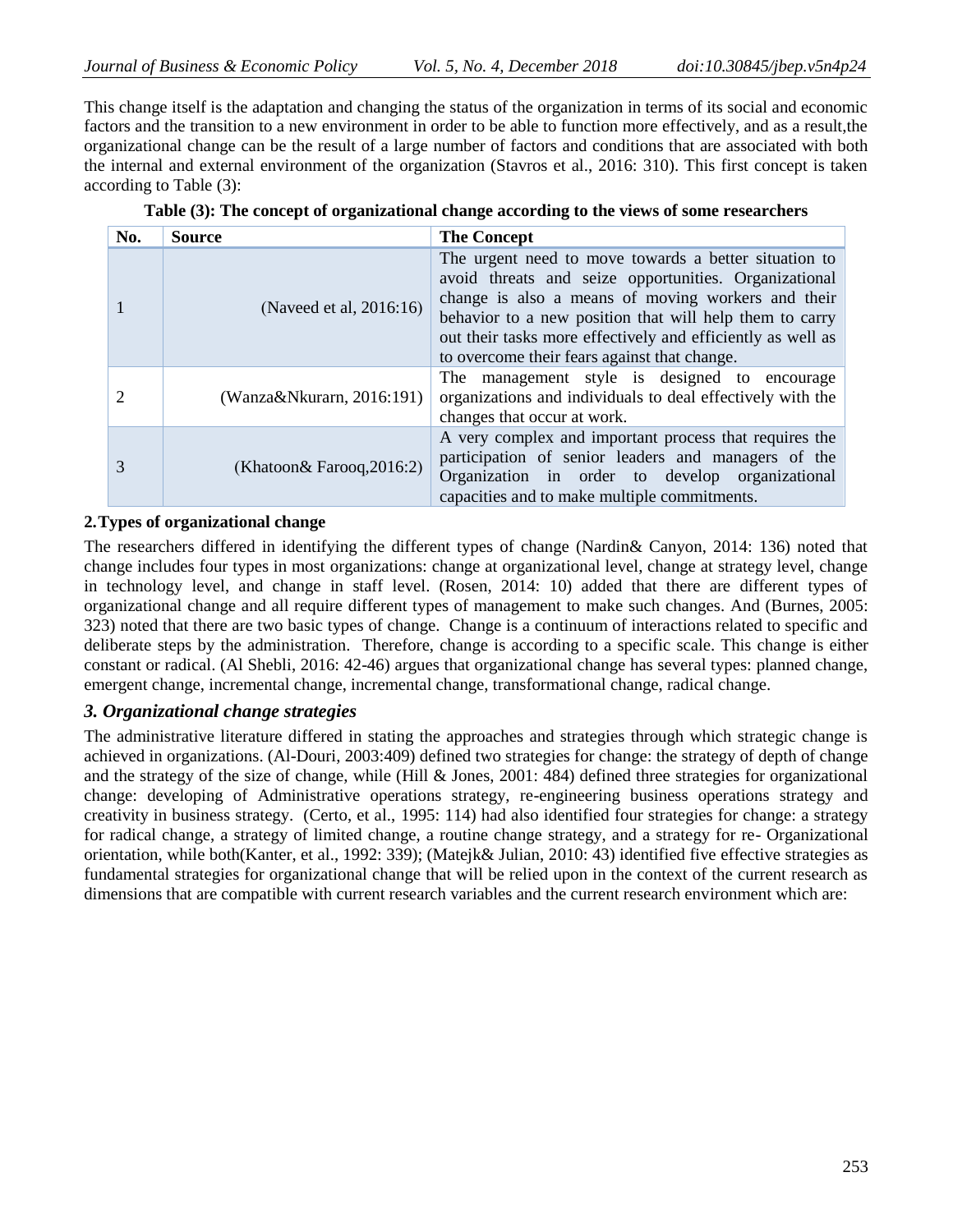| No. | <b>The Strategy</b>                           | <b>The Concept</b>                                                                                                                                                                                                                                                                                                                                                                   |
|-----|-----------------------------------------------|--------------------------------------------------------------------------------------------------------------------------------------------------------------------------------------------------------------------------------------------------------------------------------------------------------------------------------------------------------------------------------------|
| 1   | Education<br>Communication<br>and<br>strategy | The managers are to constantly contact and guide the<br>workers in these organizations, educate them about the<br>need for change and its benefits for the future of the<br>organization, as well as to clarify the main objective<br>behind the process of change, thus creating a sense of<br>confidence for employees and confidence and increased<br>organizational citizenship. |
| 2   | Participating in Change Strategy              | To participate in the change are different types of<br>encouraging individuals working on competition and<br>ideas and contribute effectively to the decision-making<br>process of change in terms of preparation and<br>implementation, and this, in its turn, helps to reduce<br>resistance to change.                                                                             |
| 3   | Support and facilitation strategy             | This strategy is designed to contribute to the training of<br>employees in new skills according to the requirements<br>of the change process, to provide support and provide<br>the ideal conditions for the process of change, in<br>addition to the psychological and emotional support of<br>the workers.                                                                         |
| 4   | Dialogue and negotiation strategy             | It is designed to convince the party to resist the process<br>of change in the advantages resulting from the process<br>of change and the success of negotiating depends on the<br>nature of the negotiating party and the ability to<br>convince the other party.                                                                                                                   |
| 5   | Deception and camouflage strategy             | It is to provide individuals with information about the<br>process of change and selectively and arrange the<br>incidents rationally so that all support will be harnessed<br>to bring about the required change and provide support<br>for it.                                                                                                                                      |

#### **The Third axis: Description of the search variables and hypothesis testing. First: Presenting and analyzing the views of the research sample**

The data of the questionnaire and analysis of the sample's responses will be presented and analyzed in terms of egovernance dimensions (e-participation, e-transparency, e-accountability and e-auditing) as an independent variable, and the organizational change strategies are: engagement and change Strategy, dialogue and negotiation strategy, deception and camouflage strategy, Learning and communication strategy, and support facilitation strategy), as a dependent variable, and the length of the category was calculated according to the equation (highest value - lowest value / highest value) i.e.  $(5-1/5 = 0.80)$ , and then the length of category  $(0.80)$  is added to the least value or subtracted from the highest value; thus the categories from (1.81- 2.60) is weak, (2.61- 3.40) around the middle,  $(3.41 - 4.20)$  high,  $(4.20 - 5)$  is very high, which means that there are five categories  $(15/5 = 3)$ . Consequently, the following computations will be explained to which categories they belong as in the following:

# **1.Presenting and analyzing the views of the research sample on the dimensions of e-governance:**

Table (4) shows the mean, standard deviation, and coefficient variance of the variable of e-governance and its dimensions. It reflects an average of (2.87), indicating a weak level and less than the standard arithmetic mean. This was confirmed by the low harmony in the responses of the sample, (0.508), which was confirmed by the coefficient of difference (17.6%). Below is a presentation of the views of the research sample on each dimension of e-governance as shown in Table 4:

A. **e-participation:** The arithmetic mean of this variable is (2.392), which is a very weak one. This is a sign of the interest of government departments in e-participation very weak. The general standard deviation is (0.491). This indicates a low homogeneity in the answers to this dimension. This is confirmed by the difference coefficient, which reached (20.52%).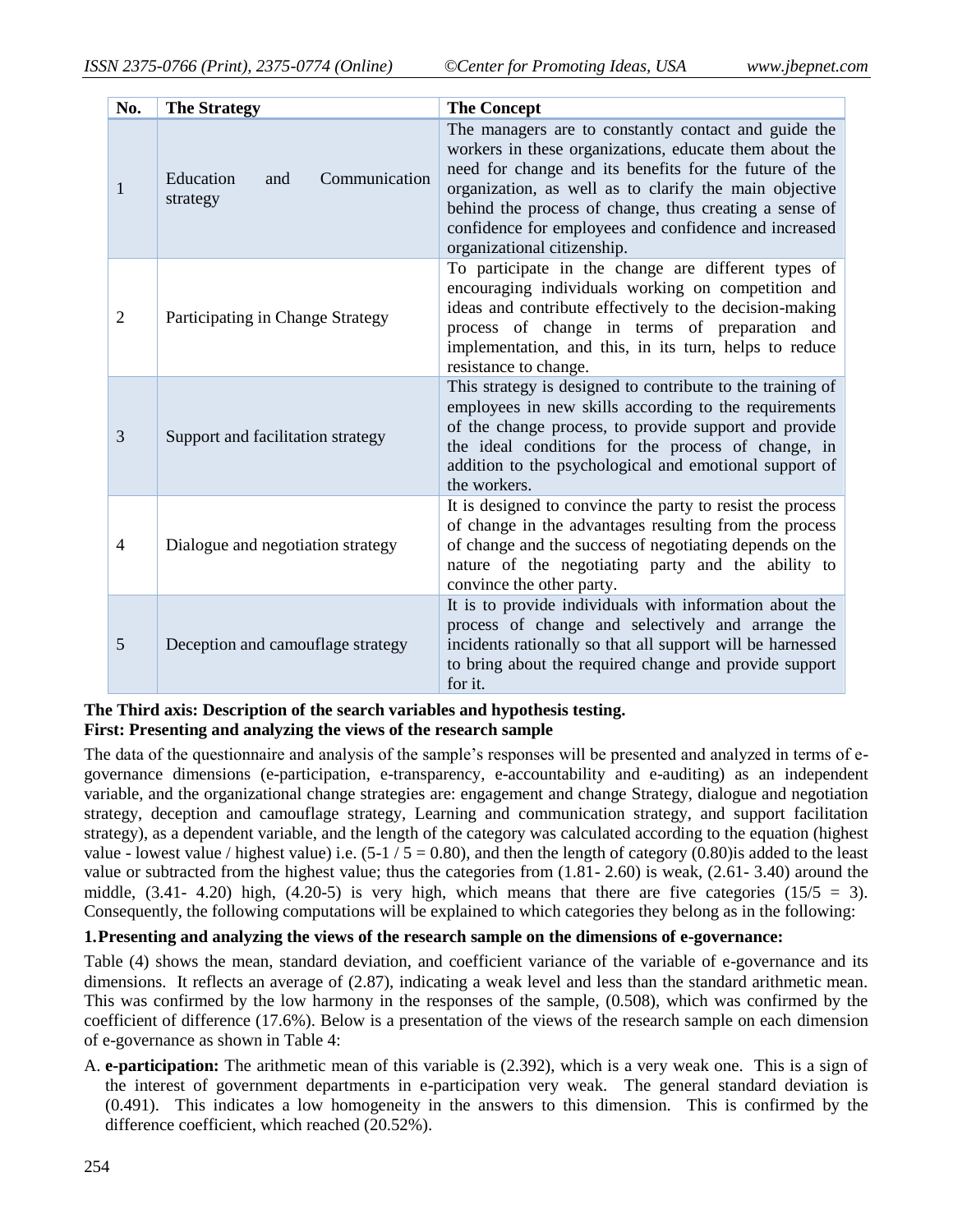- B. **e-transparency:** The computational mean of this variable (3.138) is a weak mean. This is a sign of weak interest by the government departments in e-transparency, which is somewhat weak. The general standard deviation is (0.522). This indicates a low homogeneity in the answers in this dimension. This is confirmed by the difference coefficient, which reached (16.6%).
- C. **e-auditing:** The mean of this variable is (2.974)which is a mean weak. This is a sign of the weak interest of the government departments in e-auditing, which is somewhat weak. The general standard deviation is 0.510. This indicates a low homogeneity in the answers to this dimension. This is confirmed by the difference coefficient, which reached (17.4%).
- D. **e-accountability:** The mean of this variable (3.001) is a weak mean. This is a sign of the weak interest of government departments in e-accountability, which is somewhat weak. The general standard deviation (0.509) indicates a low homogeneity in the answers to this dimension. This was confirmed by the difference coefficient, which reached (16.9%).

| The dimension    | <b>Mean</b> | S.D   | $C.V\%$     |
|------------------|-------------|-------|-------------|
| e-participation  | 2.392       | 0.491 | 20.5        |
| e-transparency   | 3.138       | 0.522 | 16.6        |
| e- auditing      | 2.974       | 0.510 | 17.4        |
| e-accountability | 3.001       | 0.509 | 16.9        |
| e-governance     | 2.876       | 0.508 | <b>17.6</b> |

#### **Table (4): Mean, S.D and C.V for e-governanceN=80**

#### **2.Presentation and analysis of the views of the research sample on organizational change strategies:**

Table (5) reflects the arithmetic mean, standard deviation and coefficient of variation of the strategies of organizational change, and reflects the arithmetic mean that reached (2.670), indicating a weak level and less than the arithmetic mean of the standard, confirmed low harmony in the answers to the sample, which reflected the standard deviation of (0.503) which is confirmed by a difference variable of (18.9%). Below is a presentation of the views of the research sample on each dimension of e-governance as shown in Table 5:

- A. **Education and Communication Strategy:** The mean of this variable is (2.228), which is a very weak one. This is a sign of the weak interest of the government departments in the education and communication strategy. The general standard deviation is 0.442. This indicates a low homogeneity in the answers to this dimension. This is confirmed by the difference coefficient, which reached (20.3%).
- B. **Participation in change strategy:** The mean of this variable (3.091) is a weak mean. This is a sign of the weak interest by the government departments in the strategy of participating in the change. The general deviation is (0.544) which refers to the low homogeneity in the answers to this dimension. This is confirmed by the difference coefficient, which reached (17.5%).
- C. **Support and facilitation strategy:** The mean of this variable is (2.663) which is a weak one. This is a sign of the weak interest of the government departments in the support strategy and the facilitation to a certain extent. The general standard deviation (493510) indicates a low homogeneity in the answers of this dimension. This was confirmed by the difference coefficient, which reached (18.5%).
- D. **Dialogue and negotiation strategy:** the arithmetic mean of this variable was (2.663) which is (weak), and this is a sign of weak government departments attention to the strategy of dialogue and negotiation are weak to some extent, it has reached the general standard deviation of (0.493).This refers to low homogeneity in answers this dimension. This was confirmed by the difference coefficient, which reached (18.5%).
- E. **Deception and camouflage strategy:** The mean of this variable is (3.241) and it is weak. This indicates the weak interest of the government departments in the strategy of deception and camouflage to a certain extent. The general standard deviation is(0.559) of this dimension. This is confirmed by the difference coefficient, which reached (17.2%).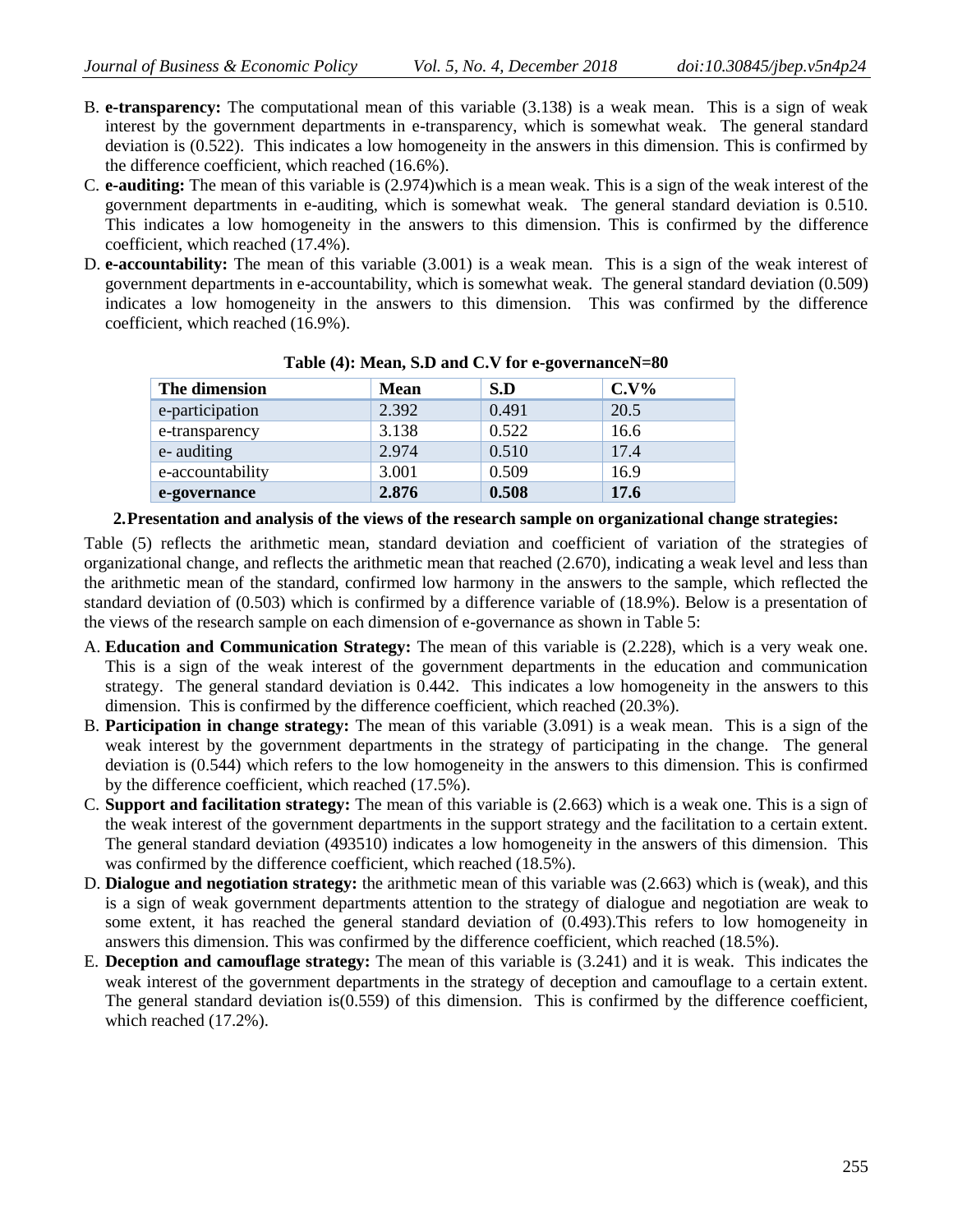| The dimension                               | <b>Mean</b> | S.D   | $C.V\%$ |
|---------------------------------------------|-------------|-------|---------|
| <b>Education and Communication strategy</b> | 2.228       | 0.477 | 21.4    |
| Participatory Change strategy               | 2.175       | 0.442 | 20.3    |
| Support and facilitation strategy           | 3.091       | 0.544 | 17.5    |
| Dialogue and negotiation strategy           | 2.663       | 0.493 | 18.5    |
| Deception and camouflage strategy           | 3.241       | 0.559 | 17.2    |
| Organizational change strategies            | 2.670       | 0.503 | 18.9    |

|  |  | Table (5): The Mean, S.D and C.V for the Organizational change strategies $N = 80$ |
|--|--|------------------------------------------------------------------------------------|

#### **Second: Testing the Hypothesis of Research**

In this section, we will examine and analyze the relationship of correlation and influence between the dimensions of e-governance as an independent variable and organizational change strategies as an approved variable as in the following:

### **1.Test the Hypothesis of Correlation between Research variables:**

The correlation between e-governance and its organizational change strategies, as described in the first hypothesis, will be tested and analyzed using a simple correlation coefficient.

The hypothesis is based on the expectation that (there is a significant correlation between e-governance and its dimensions and organizational change strategies). In order to accept the statistical hypothesis or not, the simple correlation coefficients were tested to determine the significance of the relationship between the variables as shown in Table  $(6)$ .

|                      | ಕ<br>$\overline{\text{rad}}$<br>Φ | $\overline{\mathrm{ad}}$<br>$f$ or | $\overline{\mathrm{ad}}$          |                                  | $_{\rm and}$<br>atio           | The<br>dependent |
|----------------------|-----------------------------------|------------------------------------|-----------------------------------|----------------------------------|--------------------------------|------------------|
| organizational       | camouflag                         | ទ                                  |                                   |                                  |                                | variable         |
| strategies<br>change | deception<br>Strategy             | negotiati<br>dialogue<br>Strategy  | facilitati<br>Support<br>strategy | Participat<br>Strategy<br>Change | stratesy<br>communi<br>earning | Independent      |
| Total                |                                   |                                    |                                   |                                  | $\blacksquare$                 | variable         |
| $0.449**$            | $0.400**$                         | $0.395**$                          | $0.352**$                         | $0.435**$                        | $0.344**$                      | e-participation  |
| $0.461**$            | $0.432**$                         | $0.390**$                          | $0.422**$                         | $0.410**$                        | $0.345**$                      | e-accountability |
| $0.465**$            | $0.397**$                         | $0.400**$                          | $0.340**$                         | $0.419**$                        | $0.377**$                      | e- auditing      |
| $0.446**$            | $0.391**$                         | $0.413**$                          | $0.437**$                         | $0.398**$                        | $0.387**$                      | e-transparency   |
| $0.476**$            | $0.429**$                         | $0.418**$                          | $0.453**$                         | $0.439**$                        | $0.411**$                      | Total            |
|                      |                                   |                                    |                                   |                                  |                                | e-governance     |

**Table (6): The Correlation between research variables**  $N = 80$ 

 $** 0.01, * 0.05$ 

# **Table (6) shows the following:**

- A. All aspects of e-governance (e-transparency, e-participation, e-auditing, and e-accountability) showed significant correlations with organizational change strategies of (100%) and at a significant level (0.01). The strongest correlation was between the e-transparency and support and facilitation strategy which is (0.437), thus indicating the importance of the support and facilitation of change strategy ofe-transparency.
- B. The total e-governance showed significant correlations with organizational change strategies (100%) and at a significant level (0.01). In light of this result, the first main hypothesis that reads (there is a significant correlation between e-governance and organizational change strategies and at the level of dimensions) is verified.
- C. The correlations between total e-governance and total organizational change strategies were moderate. The correlation coefficient was (0.476), which is significant at level (0.01). This indicates that the correlation between these variables is moderate.

# **2 - Test the hypotheses of Impact between research variables:**

We will analyze and analyze the relationship between the dimensions of e-governance and organizational change strategies using simple regression. F is used to test the significance of the regression equation, as well as the width of the marginal slope coefficient (B) and the interpretation factor  $(R^2)$  to measure the rate of e-governance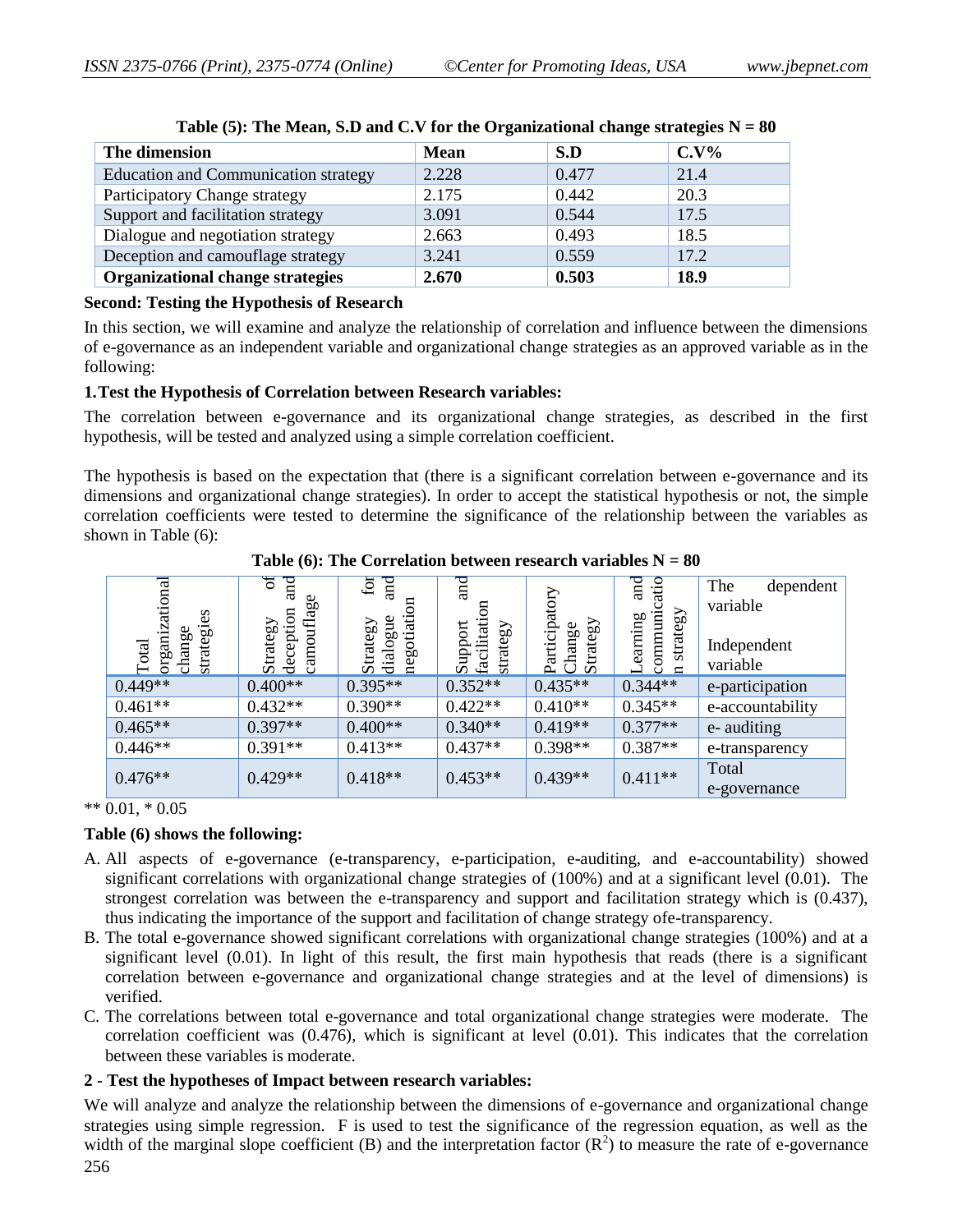and its dimensions for the changes that affect the organizational change strategies, because the second main hypothesis states that (there is a significant statistical impact of e-governance on the organizational change strategies) as in the following:

| D.v                   |                | Learning and<br>communicatio<br>n strategy |       | Participation<br>strategy |                | Support and<br>facilitation<br>strategy |              |                |       |              | Dialogue and<br>negotiation<br>strategy |       |                | camouflage<br>strategy | Deception and |              | Total<br>Organization<br>al change<br>strategies |       |
|-----------------------|----------------|--------------------------------------------|-------|---------------------------|----------------|-----------------------------------------|--------------|----------------|-------|--------------|-----------------------------------------|-------|----------------|------------------------|---------------|--------------|--------------------------------------------------|-------|
| In $D.v$              | $\overline{F}$ | B                                          | $R^2$ | $\overline{F}$            | $\overline{B}$ | $R^2$                                   | $\mathbf{F}$ | $\overline{B}$ | $R^2$ | $\mathbf{F}$ | $\overline{B}$                          | $R^2$ | $\overline{F}$ | $\mathbf B$            | $R^2$         | $\mathbf{F}$ | $\overline{B}$                                   | $R^2$ |
| e-participation       | 25.774**       | 0.212                                      | 0.322 | 33.900**                  | 0.372          | 0.449                                   | 29.763**     | 0.382          | 0.466 | 19.193**     | 0.298                                   | 0.348 | 32.900**       | 0.372                  | 0.329         | 29.970**     | 0.398                                            | 0.411 |
| e-accountability      | 22.774**       | 0.222                                      | 0.322 | 24.005**                  | 0.220          | 0.316                                   | 32.905**     | 0.412          | 0.400 | 22.824 **    | 0.174                                   | 0.321 | 34.005**       | 0.320                  | 0.416         | 32.999**     | 0.400                                            | 0.430 |
| e-Audit               | 24.774**       | 0.309                                      | 0.391 | 31.005**                  | 0.320          | 0.480                                   | 24.905**     | 0.339          | 0.372 | 29.714**     | 0.286                                   | 0.324 | 27.005**       | 0.421                  | 0.332         | 33.092**     | 0.422                                            | 0.459 |
| e-transparency        | 17.193**       | 0.298                                      | 0.348 | 28.967**                  | 0.320          | 0.416                                   | 31.005**     | 0.312          | 0.372 | 29.110**     | 0.274                                   | 0.322 | 26.000**       | 0.320                  | 0.316         | 27.892**     | 0.339                                            | 0.396 |
| e-governance<br>Total | 26.178**       | 0.306                                      | 0.388 | 37.980**                  | 0.391          | 0.403                                   | 41.008**     | 0.429          | 0.447 | 30.900**     | 0.330                                   | 0.401 | 33.909**       | 0.313                  | 0.387         | 43.090**     | 0.429                                            | 0.499 |

|  |  | Table (7): The Impact between research variables $N = 80$ |  |  |
|--|--|-----------------------------------------------------------|--|--|
|--|--|-----------------------------------------------------------|--|--|

The value of the tabular F at the mean of 0.01 and the degree of freedom of  $df(1, 79) = 6.038$ 

#### **Table (7) shows the following:**

- A. All the dimensions of e-governance showed influence relationships with organizational change strategies at a significant level (0.01) i.e. (100%), due to the fact that calculated values of F of these models are higher than the tabulated values of F. the biggest interpretation factor  $(R^2)$  of e-audit with the total of organizational change strategies was (45.9%), and this can be interpreted in terms of e-auditing. While the marginal slope value (B) between these two variables was (0.422). This suggests that increasing the e-audit variable by one unit will increase strategies Organizational change to (42.2%).
- B. All dimensions of e-governance showed significant moral relations with organizational change strategies, which constituted (100%) and at a significant level (0.01). In light of this result, the second main hypothesis that reads (there is a significant statistical significance relationship between e-governance and change strategies Organizational and level of dimensions) is verified.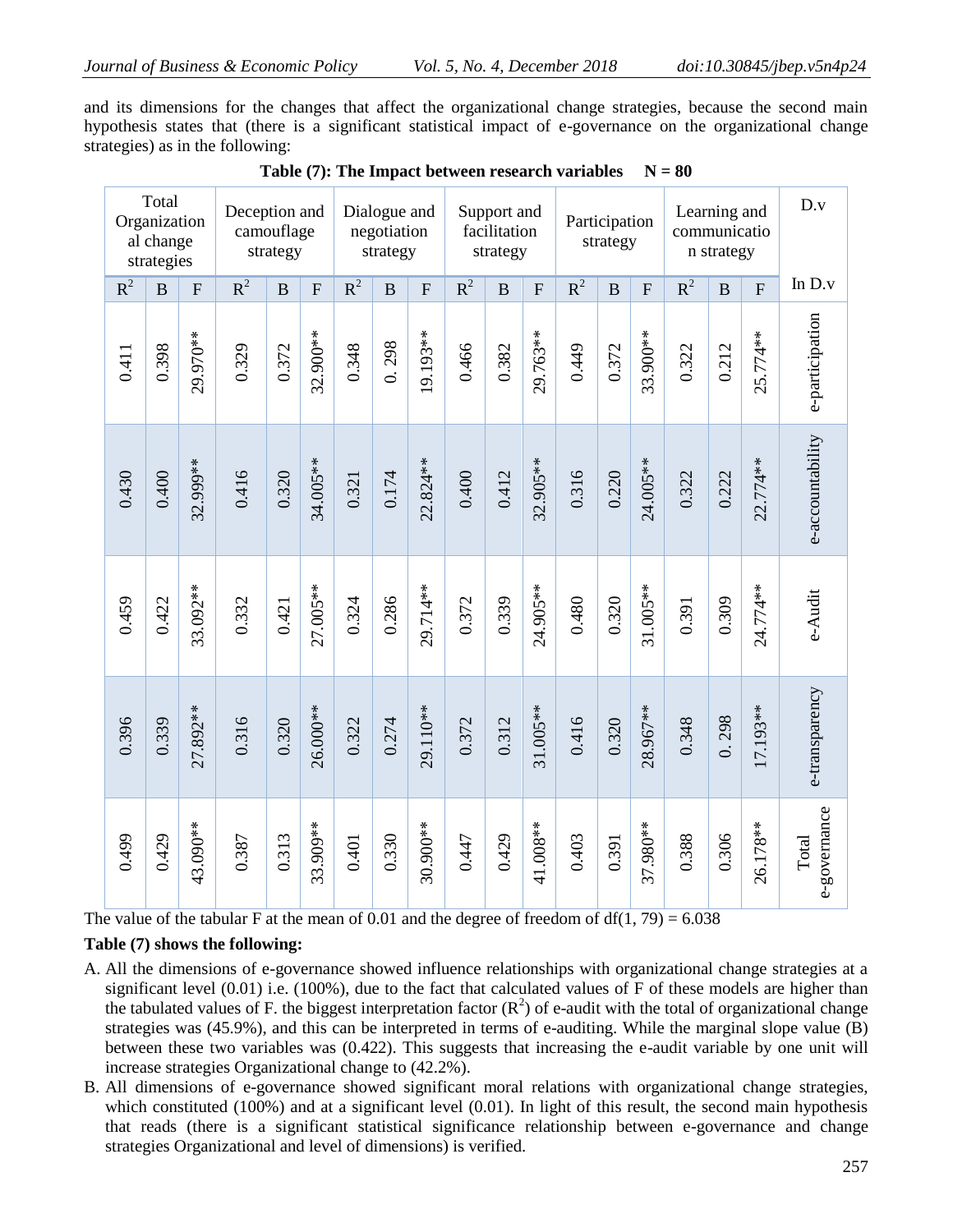C. The relationship of the effect of the total e-governance with the total strategies of organizational change was moderate. The value of (f) is (43.090), which is significant at (0.01) and  $(R^2)$  reached (0.499) of the changes in organizational change strategies. This can be interpreted in terms of e-governance, and the value of the marginal tendency (B) between these variables was (0.429). This indicates that increasing e-governance by one unit leads to an increase of (42.9%) in development change strategies.

# **The Fourth axis: Conclusions and recommendations.**

# **First: Conclusions**

# **1. Conclusions on research findings**

- A. It has been shown that there is an interest in e- governance in the government departments in Iraq. This concern is due to the interest of the sample (e-auditing, e-transparency, e-accountability, and e-participation) but it was not in the required manner.
- B. There were intermediate levels of organizational change strategies in governmentdepartments in Iraq and these levels emerged as a result of the average concern (learning and communication strategy, participatory strategy, support and facilitation strategy, dialogue and negotiation strategy, strategy of deception and camouflage).

# **2. Conclusions on the Correlation model**

- A. It has been shown that the government departments in Iraq Council have used e- governance, but only in a limited way in enhancing their success in the organizational change strategies followed by this contribution, especially in the field of e- auditing, but not in the required form.
- B. It has been shown that the departments of the government departments in Iraq have used e-auditing to enhance the success of their change strategies. This policy has had a clear role in promoting the strategy of eparticipation.
- C. e-accountability has played a role in the success of the change strategies of the government departments in Iraq, reflected in enhanced participation in change, promotion and support for change.
- D. It turns out that the departments of the government departments in Iraq use less e-participation in support of success in pursuing change strategies.
- E. The role of e- transparency in the success of organizational change strategies is the least of the dimensions of other e-governance.
- F. e-governance has played a relatively good role in promoting the success of organizational change strategies combined rather than using these dimensions individually. This confirms a logical conclusion that there is coherence and Integration between these dimensions, whose role is more reflected in the collective approach than if used separately.

#### **3. Conclusions on the Impact model**

- A. It has been shown that the government departments in Iraq have been able to employ the changes that have occurred in the field of e- auditing to bring about more positive changes in the field of success in organizational change strategies.
- B. It has been shown that the departments of the government departments in Iraq Council have been able to use the change in e-accountability to make more success in the strategies of change followed by it.
- C. By changing the e- participation in the governorate, the departments in the province have managed to make more impact on their success in following organizational change strategies, but this was less than the rest of the dimensions.
- D. The change that e-transparency has contributed to make more impact on its success in organizational change strategies is relatively the slightest one.
- E. The departments of the government departments in Iraq Council have been able to use the changes in the dimensions of e-governance combined to bring about success in organizational change strategies in a society rather than using it individually.

#### **Second: Recommendations**

- **1.** To Invest e-auditing, e- accountability, e- participation, and e- transparency, and work to support and benefit from them in the promotion of future successes.
- **2.** To achieve transparency and clarity in the work of the government departments in Iraq to achieve high levels of creativity, and satisfaction by citizens in the province.